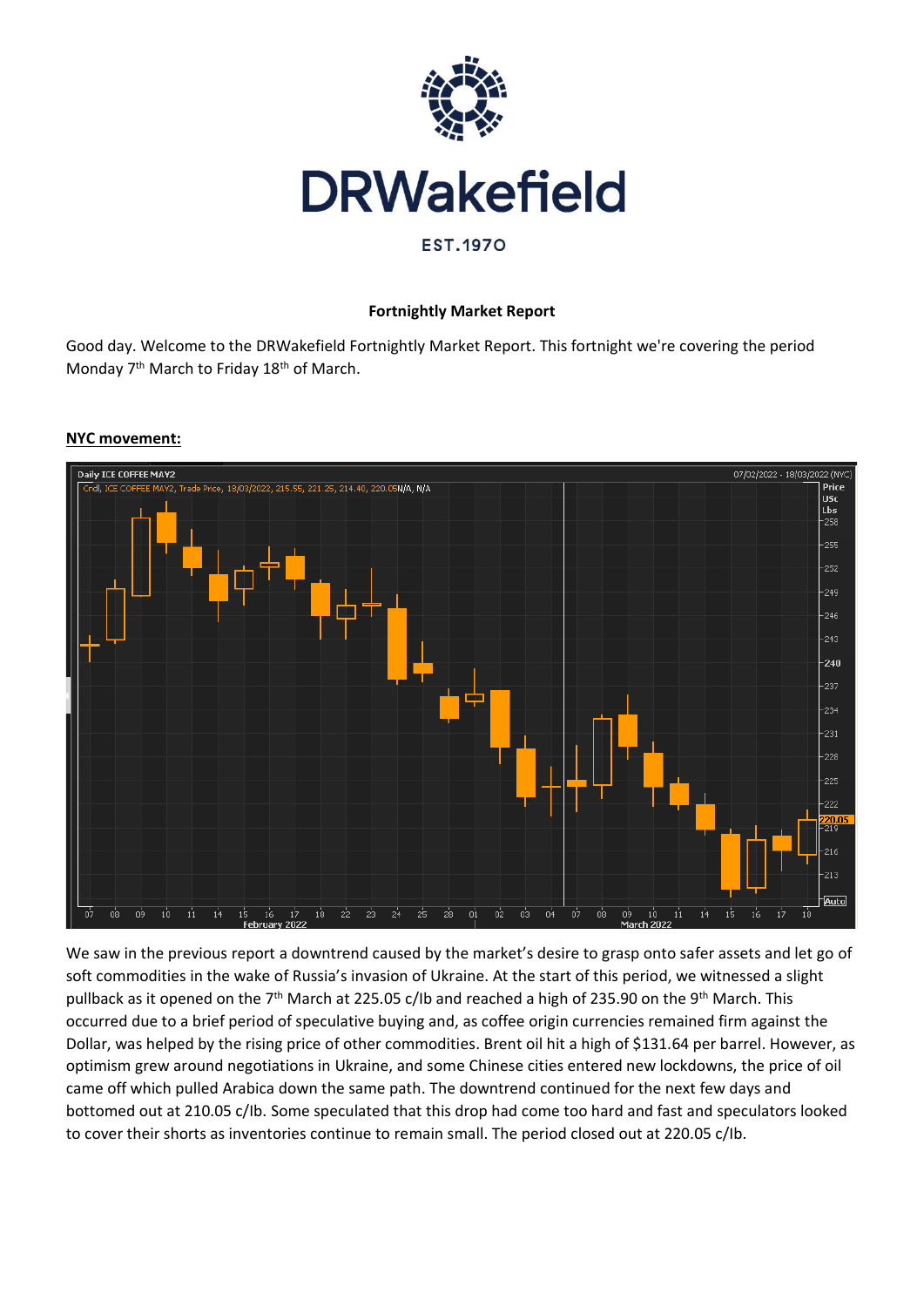#### **COT & certified stocks:**

In the CFTC's COT report with the cut-off Tuesday 8<sup>th</sup> March, we saw the non-commercials trim their net long down to 33,740 lots and the commercials lessened their net short position to -79,838 lots.

The CFTC's COT report with the cut-off Tuesday 15<sup>th</sup> March showed a continuation of the respective moments of the non-commercials reducing their net long down to 20,535 lots and the commercials reducing their net short to -64,773 lots. Overall Open Interest sits at 224,222 lots.

Certified US Arabica stocks have actually increased for the first time since May 2021 and climbed back above the significant figure of 1 million to reach 1.03 million bags. The same thing occurred for Robusta stocks which rose to 1.54 million bags.



## **Robusta:**

The Robusta market chose the opposite path to Arabica, bumpily gaining value over the fortnight, having seemingly reached its low point the week before. Opening on the 7<sup>th</sup> at 2,058 \$/MT and initially closing lower in the first session, the subsequent two days saw an uptick to 2,120 \$/MT under the same pressures as Arabica. A period of sideways trading held out until the 16<sup>th</sup> March, which then benefited from a rise of 3%. The final session of the period saw further gains to close out at 2,167 \$/MT, with still some way to go to match mid-February levels.

# **Origin:**

Rising costs of inputs are a pretty consistent mention in just about every report written at the moment, and this will be no different. The **Brazilian** company Petrobras announced a 25% increase in diesel prices. Electricity and fertiliser costs are high and set to go higher as Russia supplies 20% of the world's ammonia market. These increases are already being reflected in the sticky diffs being offered by exporters. The warm air that has been sitting around since the tail end of February is being pushed away by a cold front that should bring some rains with it.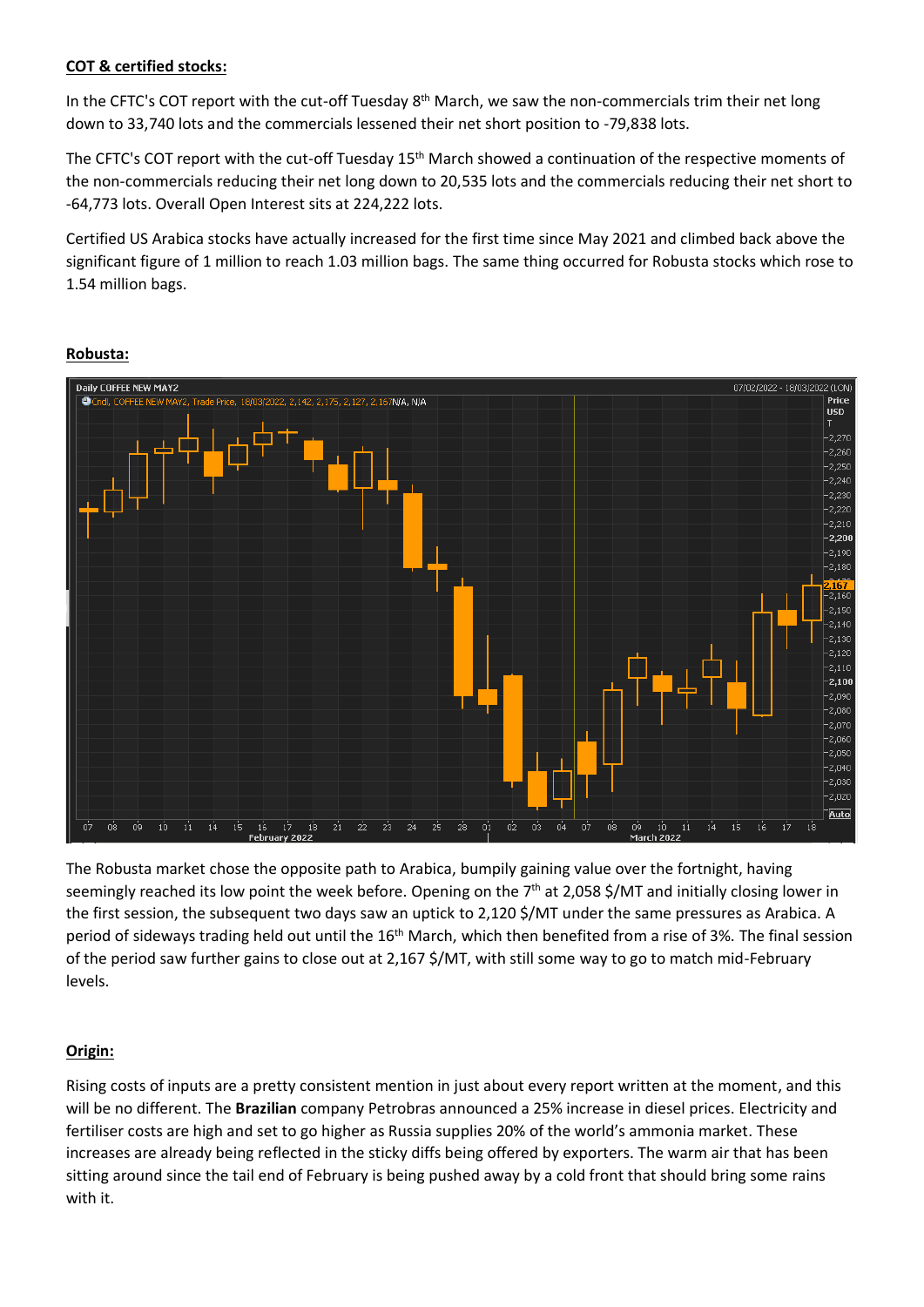Last week we returned from an [origin trip to](https://drwakefield.com/field-trips/guatemala-2022-a-land-of-collective-diversity/) **Guatemala.** Many areas have finished harvest, and a few are almost complete. One of the major difficulties at harvest this year was the lack of labour available due to Biden's immigration law change. Many Guatemalans have left to work in the US. Remittance back to the country is now up to \$20 billion USD per year (a huge sum when set against the \$600 million value of coffee exports). Wages are up, pickers are down, and cherries remain on the trees. Some other feedback we have received it that it's just as well there has been a consistently high C market over the last 9 months as, without it, we would have seen a coffee crisis as producing costs would have outweighed the sale prices.

**Kenya** has seen the last of its harvesting and processing for this season, and the auctions are coming towards their closing stages. Traders are looking to cover their physical short positions. We are seeing main grades diminishing and larger amounts of under grades as well as higher differentials, especially for those of AA FAQ which rose over 30 c/Ib from earlier in March. Logistics out of the country are still challenged by a lack of food grade containers. Conditions have been cool, with some rain, and the fly crop is encouraging.

#### **Currency:**



The Euro has been another victim of the Ukrainian war as the currency sits of the doorstep on the conflict. Losing value since the start of February it touched its lowest point on the 7<sup>th</sup> March, claiming a value of 1.086 against the Dollar. This drop allowed Sterling to hit its highest level against the Euro since June 2016, but weakness against the greenback persisted. The Pound opened at 1.311 against the US currency. The Euro experienced a helping hand from the European Central Bank later in the week after announcements of joint EU bonds funding energy and deference, (three guesses why), and the value improved against the Dollar to touch 1.107. Both the European coins had a slump but retook ground by the end of the period. The BOE went ahead with the plans for an interest rate hike to 0.75% which initially drove the value skyward but cautions around further rises meant that it wasn't to last long. The Euro's efforts to climb higher were hampered by USA interest rate hikes and warnings that inflation on the European continent will certainly continue and likely increase as the war goes on. Sterling closed the period on 1.315 and the single currency on 1.1049.

We hope you enjoyed this report and see you in a fortnight! Till next time coffee folks!